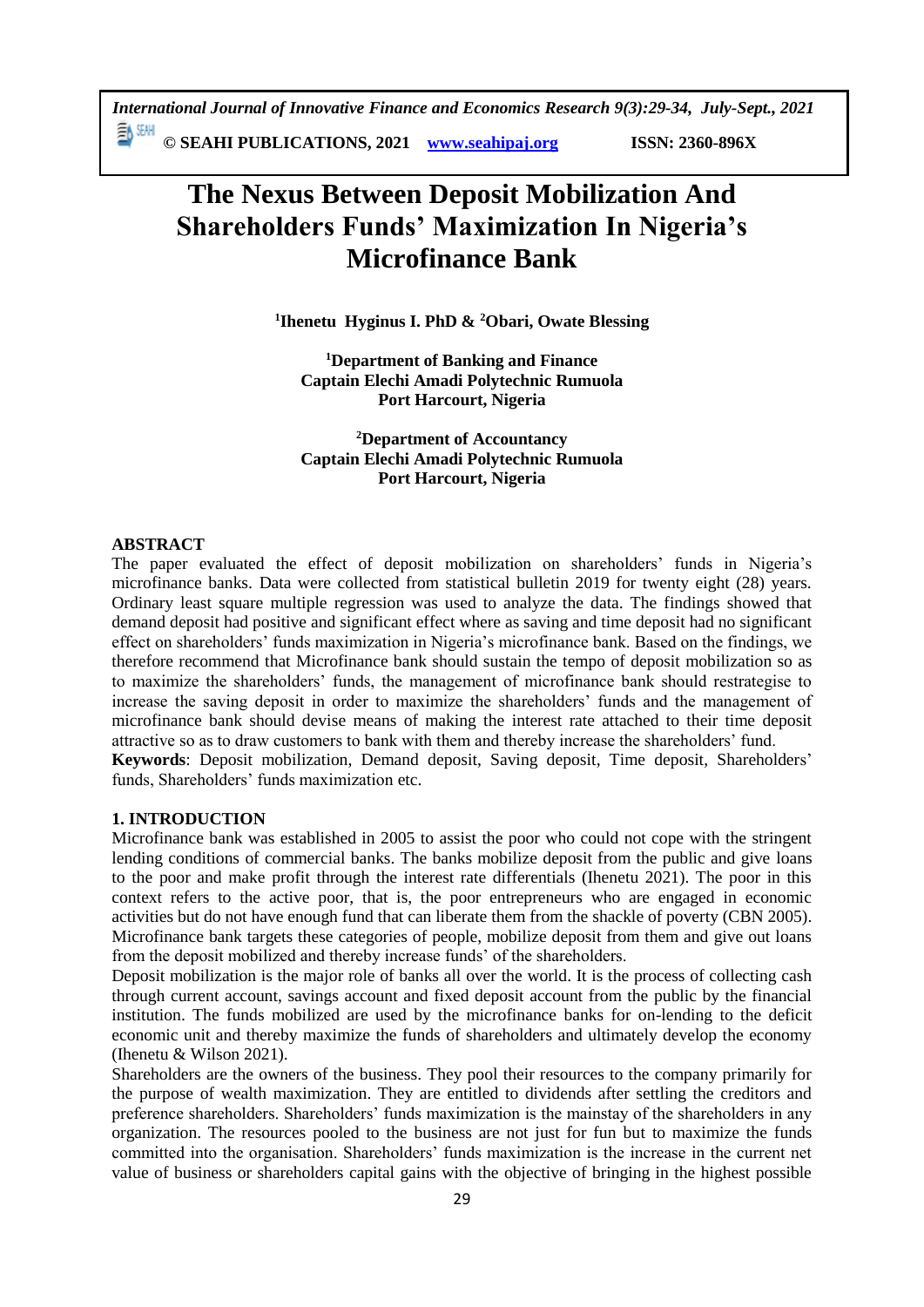return (Annon n.d). The funds is maximized when the total equity and the total assets has increased (Ihenetu 2021).

Researchers that conducted researches in this subject area considered the overall activities of microfinance bank such as deposit mobilization, lending operation and transfer payment. None has considered the deposit mobilization as a single variable and the impact on the maximization of shareholders' funds. This therefore constitutes the core problem of the study.

#### **2. Purpose of the study**

i. To determine the effect of demand deposit on shareholders funds' maximization of microfinance bank in Nigeria.

ii. To determine the effect of saving deposit on shareholders funds' maximization of microfinance bank in Nigeria.

iii. To determine the effect of time deposit on shareholders funds' maximization of microfinance bank in Nigeria.

#### **3. Hypotheses**

H1: Demand deposit has no significant effect on shareholders funds' maximization of microfinance bank in Nigeria.

H2: Saving deposit has no significant effect on shareholders funds' maximization of microfinance bank in Nigeria.

H3: Time deposit has no significant effect on shareholders funds' maximization of microfinance bank in Nigeria.

#### **4. LITERATURE REVIEW**

#### **a) Conceptual Framework**

The concepts considered here are:

**i) Shareholders' Funds** - Shareholder funds is the same as the owner's equity. It represents the funds invested in the company through stock purchases or other private investments. It is given as total assets minus total liability. Shareholders' fund is the end result of the firm's worth after liability is completely deducted.

**ii) Shareholders** – shareholders are the owners of the business. They pool their resources to the company primarily for the purpose of wealth maximization. They are entitled to dividends after settling the creditors and preference shareholders.

**iii) Shareholders wealth maximization** – This refers to the generation of sufficient earnings in order to pay adequate dividends (Mbat 2000). Dividends represent one of the shareholders return on investment and exert pressure on the market prices of the shares and implicitly shareholders wealth. The wealth maximization actually refers to the present worth of shares in terms of dividend expectations (Anon n.d).

**iv) Deposit Mobilization -** Deposit mobilization constitutes another important function of microfinance banks. They mobilize deposits from the general public in the following forms:

(1) **Time deposit:** Microfinance banks operate fixed or time deposits for various customers. These deposits have tenures ranging from call deposits to 90 days, 180 days and 360 day deposits. As miniature banker, microfinance bank takes deposits of lesser amount from the public. This created the major distinction between commercial and microfinance banks. In this regard, the later mobilize deposits of lesser amount and are thus called the bank of the poor (Ihenetu 2021).

(2) **Demand deposits:** These are provided for both corporate and individual customers. They are also withdrawable on demand by cheques, like the case of current accounts with commercial banks.

**(3)Savings Accounts:** As the name implies, this type of account are designed originally to encourage people to save. Monies that are not currently in use could be placed on a savings account. Microfinance bank carried out banking operations by savings funds deposited with them.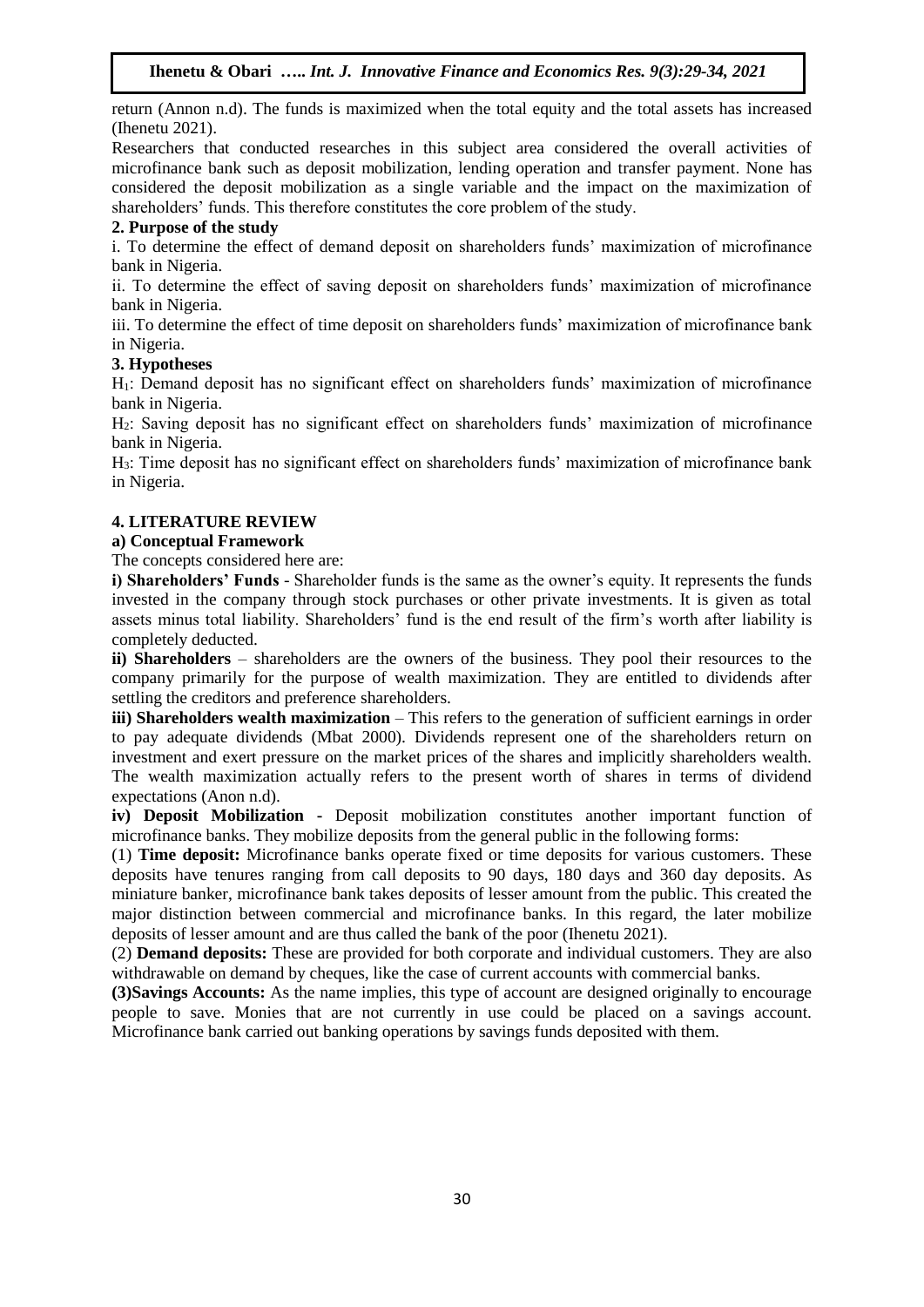## **b) Theoretical Framework**

## **i. Agency Theory**

Agency theory was developed by Jensen & Mackling 1976. The theory showed the connection between two parties known as the principal and the agent. The principal is the owner of the business and the agent is the manager of the business. In the case of bank, the shareholders are the owners of the banks and the managers are the agents. While shareholders want funds maximization in form of increase in equity and assets, the managers want business expansion by plowing back the profit. Agency relationship is always characterized by conflict of interest between the agent and the principal.

## **ii. Pecking Order Theory**

The theory was first developed by Donaldson in 1961 and later modified by Stewart, Myers and Majluf in 1984. The theory states that companies, here microfinance banks, should prioritize their sources of financing from internal financing to equity financing according to the principle of least effort or least resistance. According to them, internal funds should first be used, follow by debt and finally equity if need be. The whole essence of this priority is to ensure that the shareholders' fund is maximized and the company is not prone to danger.

## **iii. Baumol Model of Cash Management**

The theory was developed by William J. in 2002. He developed a model that showed that cash management helps to determine the firm's optimum cash balance with certainty. The theory is very useful and applicable extensively on cash management. The model sees cash and inventory management problems as the same. They developed a model known as the transactions demand for cash: an inventory theoretic approach which is used in both inventory and cash management. His model affirms that managers can make an attempt to minimize the sum of the holding cash and the cost of changing marketable securities to cash.

## **5. METHODOLOGY**

The researcher employed expost facto design. The fact that the data were original from CBN statistical bulletin 2019 and adopted for the study necessitated the choice of the design. The data collected were demand deposit, saving deposit, time deposit and shareholders' fund was the dependent variable where as demand deposit, saving deposit and time deposit were the independent variables. The sample size is twenty eight years (1992-2019). Ordinary least square multiple regression was used to analyze the data. The model specification is given as:

 $SHF = f(DD, SD, TD)$ 

This model can be transmodified to econometric model as:

 $SHF = \alpha + \beta_1 DD + \beta_2 SD + \beta_3 TD + \mu$ 

Where  $SHF = Shareholders$  fund

- DD = Demand Deposit
- $SD =$  Saving Deposit
- $TD = Time Deposit$ 
	- $\alpha$  = constant variable
	- β1, β2, β<sup>3</sup> = Coefficient of independent variables (slope)  $\mu$  = error term.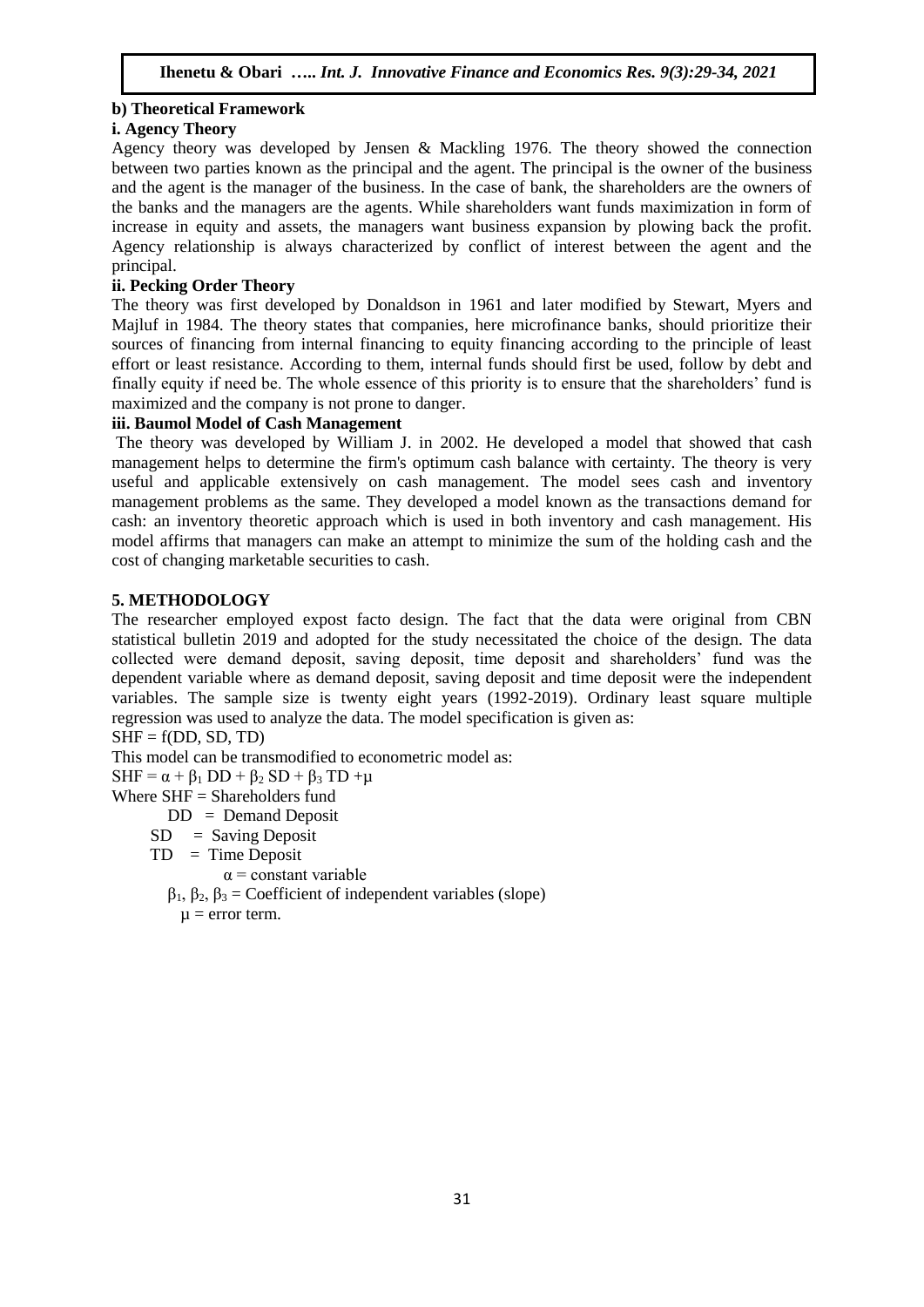**Ihenetu & Obari …..** *Int. J. Innovative Finance and Economics Res. 9(3):29-34, 2021*

**7. DATA PRESENTATION AND ANALYSIS** The data used for the analysis are presented below: **Table1. Shareholders' Fund (SHF), Demand Deposit (DD), Saving Deposit (SD) and Time Deposit (TD) in Naira (1992 – 2019).** Years SHF DD SD TD

| r ears                              | SНF        | עע         | SD        | ΙD       |  |  |  |  |
|-------------------------------------|------------|------------|-----------|----------|--|--|--|--|
| 1992                                | 227.00     | 207.90     | 304.20    | 127.50   |  |  |  |  |
| 1993                                | 625.30     | 588.50     | 1,107.90  | 491.80   |  |  |  |  |
| 1994                                | 935.40     | 836.30     | 1,865.70  | 514.70   |  |  |  |  |
| 1995                                | 861.00     | 832.90     | 1,672.30  | 329.40   |  |  |  |  |
| 1996                                | 870.70     | 780.70     | 1,786.20  | 309.40   |  |  |  |  |
| 1997                                | 1,385.80   | 842.10     | 1,945.70  | 394.10   |  |  |  |  |
| 1998                                | 1,479.30   | 1,252.40   | 2,595.30  | 606.50   |  |  |  |  |
| 1999                                | 1,858.40   | 1,163.42   | 2,413.79  | 563.10   |  |  |  |  |
| 2000                                | 2,773.60   | 2,160.72   | 4,482.92  | 1,045.76 |  |  |  |  |
| 2001                                | 1,034.80   | 926.27     | 1,919.41  | 448.31   |  |  |  |  |
| 2002                                | 3,825.60   | 2,725.48   | 5,654.63  | 1,319.09 |  |  |  |  |
| 2003                                | 7,011.10   | 5,079.08   | 10,537.73 | 2,458.20 |  |  |  |  |
| 2004                                | 8,156.40   | 6,015.62   | 12,480.81 | 2,911.47 |  |  |  |  |
| 2005                                | 18,107.30  | 13,354.16  | 27,706.32 | 6,463.22 |  |  |  |  |
| 2006                                | 12,829.82  | 34,017.70  | 0.00      | 0.00     |  |  |  |  |
| 2007                                | 21,810.70  | 41,217.70  | 0.00      | 0.00     |  |  |  |  |
| 2008                                | 37,021.80  | 61,568.10  | 0.00      | 0.00     |  |  |  |  |
| 2009                                | 45,166.00  | 76,662.00  | 0.00      | 0.00     |  |  |  |  |
| 2010                                | 43,997.50  | 75,739.60  | 0.00      | 0.00     |  |  |  |  |
| 2011                                | 29,094.80  | 59,375.90  | 0.00      | 0.00     |  |  |  |  |
| 2012                                | 42,829.10  | 98,789.10  | 0.00      | 0.00     |  |  |  |  |
| 2013                                | 64,939.00  | 121,787.60 | 0.00      | 0.00     |  |  |  |  |
| 2014                                | 53,039.03  | 110,688.41 | 0.00      | 0.00     |  |  |  |  |
| 2015                                | 91,376.50  | 159,453.52 | 0.00      | 0.00     |  |  |  |  |
| 2016                                | 77,868.65  | 149,798.38 | 0.00      | 0.00     |  |  |  |  |
| 2017                                | 91,486.51  | 186,405.86 | 0.00      | 0.00     |  |  |  |  |
| 2018                                | 96,787.92  | 201,721.84 | 0.00      | 0.00     |  |  |  |  |
| 2019                                | 117,983.43 | 260,810.46 | 0.00      | 0.00     |  |  |  |  |
| rree: CRN Statistical bulletin 2019 |            |            |           |          |  |  |  |  |

**Source**: CBN Statistical bulletin 2019

**Aprior expectation**: A positive significant effect is expected between deposit mobilization variables such as DD, SD, TD and shareholders fund's maximization (SHF).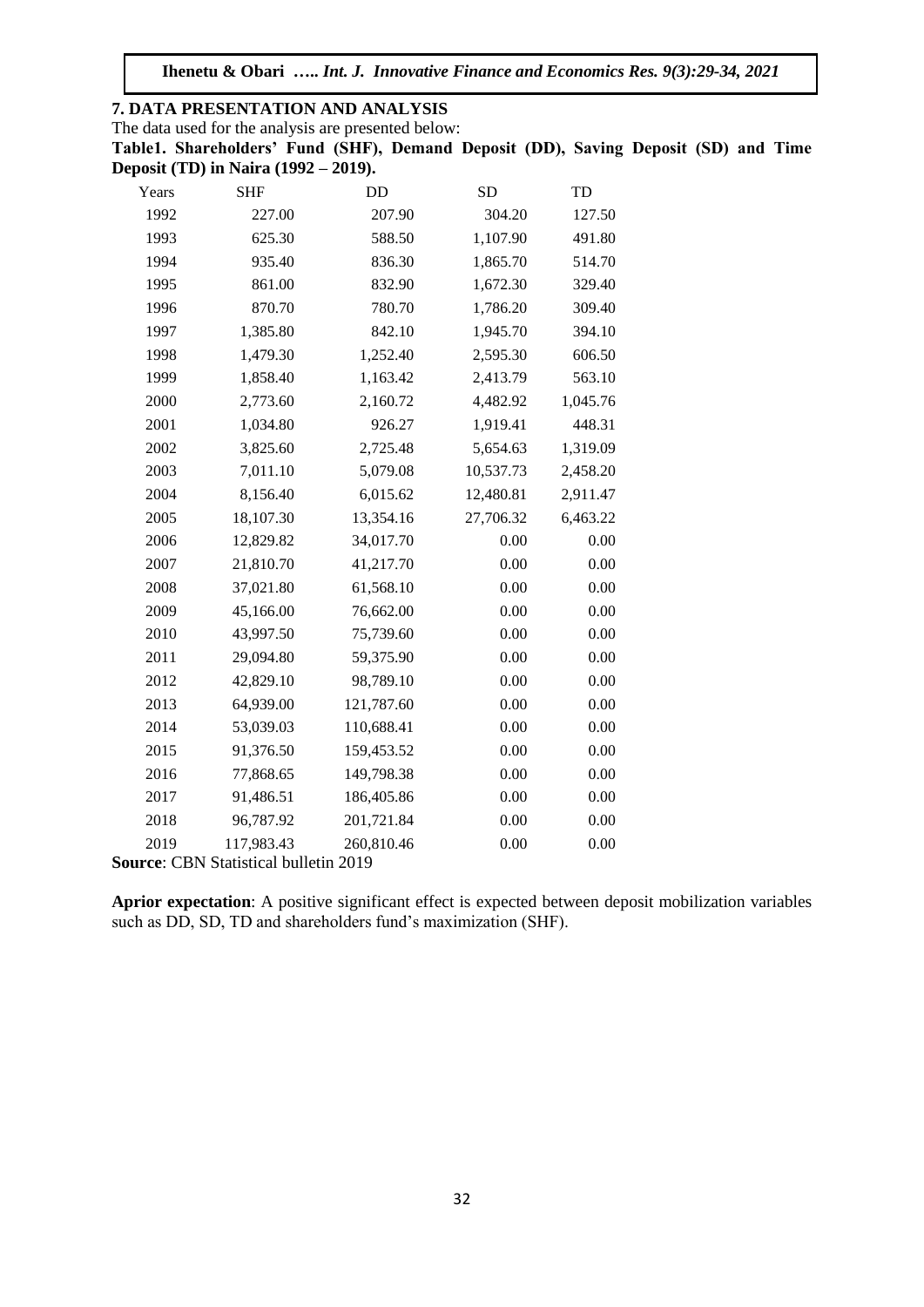| Variable                                                                                                                  | Coefficient                                                                 | Std. Error                                                                                                     | t-Statistic                         | Prob.                                                    |
|---------------------------------------------------------------------------------------------------------------------------|-----------------------------------------------------------------------------|----------------------------------------------------------------------------------------------------------------|-------------------------------------|----------------------------------------------------------|
| DD<br><b>SD</b><br>TD                                                                                                     | 0.495016<br>0.463075<br>$-0.206801$                                         | 0.009121<br>3.700954<br>15.85322                                                                               | 54.27319<br>0.125123<br>$-0.013045$ | 0.0000<br>0.9014<br>0.9897                               |
| R-squared<br><b>Adjusted R-squared</b><br>S.E. of regression<br>Sum squared resid<br>Log likelihood<br>Durbin-Watson stat | 0.985096<br>0.983903<br>4560.005<br>$5.20E + 08$<br>$-274.0459$<br>1.303368 | Mean dependent var<br>S.D. dependent var<br>Akaike info criterion<br>Schwarz criterion<br>Hannan-Quinn criter. |                                     | 31263.66<br>35941.50<br>19.78899<br>19.93173<br>19.83263 |

Ordinary least square multiple regression was used for the analysis. The result of the analyses is summarize below: **Table 2. Ordinary Least Square Multiple Regression**

#### **Source**: *Eview version 9*

From table 2, DD, SD, TD are the independent variables whereas the SHF is the dependent variable. The result of the analysis shows that DD has positive and significant effect on SHF whereas SD and TD have no significant effect on SHF at 5 percent level of significance during the period of the study. The  $r^2$  0.99 implies that variation in all the explanatory variables account for 99% of the variation in shareholders' fund.  $F -$  Statistic measures the overall significance of the model. The F-statistic is 548.190 and the probability of F-statistic is 0.000 is far less than 0.05 power of test. This means that deposit mobilization has positive and significant effect on shareholders' funds of microfinance banks in Nigeria. The SD and TD having no significant could be as a result of the low mobilization of funds from customer by microfinance bank. This means that the impact recorded by the microfinance bank on the shareholders' funds is attributable to demand deposit.

The implication here is that many customers join microfinance bank as a result of facilities that they will get from microfinance bank to boost their business. For you to obtain loan from microfinance bank, you must open current account with them, and the funds raised from them are used to maximize the shareholders' fund, hence the significant effect.

#### **8. CONCLUSION AND RECOMMENDATIONS**

From the findings, it is very clear that deposit mobilization has positive and significant effect on shareholders' funds maximization in microfinance bank in Nigeria. The positive significant is attributed to their aggressive demand deposit (current account). The saving and time deposit could not make any significant impact because their mobilization stopped in year 2005 as seen from the CBN statistical bulletin 2019. Therefore, the researcher recommended that:

1. Microfinance bank should sustain the tempo of deposit mobilization so as to maximize the shareholders' funds.

2. The management of microfinance bank should restrategise to increase the saving deposit in order to maximize the shareholders' funds.

3. The management of microfinance bank should devise means of making the interest rate attached to their time deposit attractive so as to draw customers to bank with them and thereby increase the shareholders' fund

#### **REFERENCES**

Anon (n.d) . *Wealth maximization*. [http://www.businessdictionary.](http://www.businessdictionary/)com/definition /wealth-

#### maximization.html

Baumol, W. J. (2002) "Entrepreneurship, Innovation and Growth: The David-Goliath Symbiosis," *Journal of Entrepreneurial Finance and Business Ventures* 7 (2), 1-10.